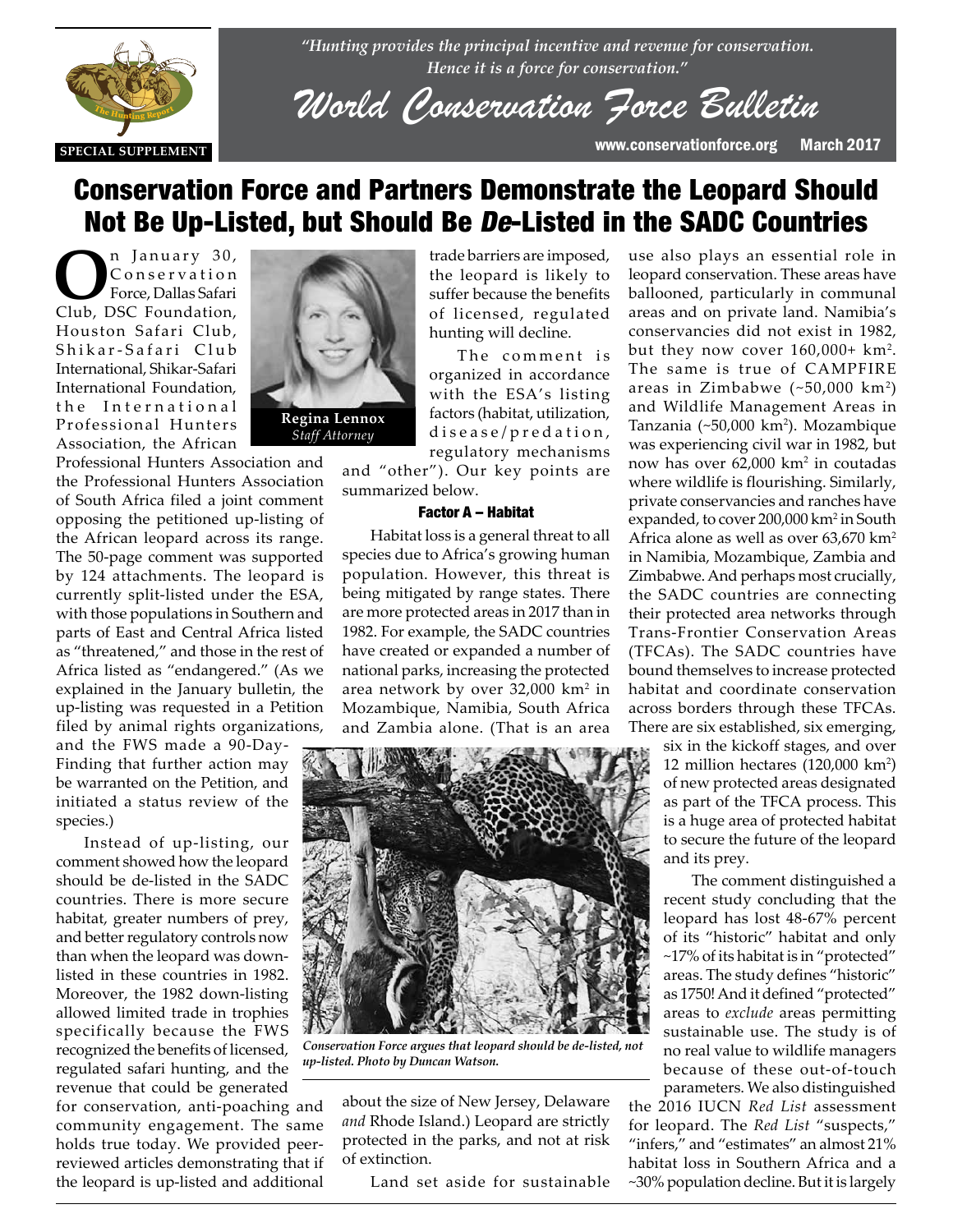# *World Conservation Force Bulletin*

based on "suspicions" drawn from bushmeat poaching studies, "personal communications" with one scientist, and the habitat study. We countered this "suspicion" with recent density estimates and large mammal censuses showing dense leopard populations and increasing prey base in Southern Africa. Also, the Red List does not find the leopard is endangered.

#### Factor B – Overutilization for Commercial, Recreational, Scientific, or Educational Purposes

The leopard is not overutilized. By definition, it cannot be. It is already listed on CITES Appendix I, and the FWS' Division of Scientific Authority (DSA) must make non-detriment findings to authorize import of hunting trophies. The DSA has repeatedly made these findings – in 1982 and annually since, most recently in 2016. The DSA considers the "best available scientific and management information." Legal utilization of the leopard through hunting is, and has repeatedly been found to be, well-monitored and sustainable.

The Petition submitted an "original analysis" of trade in leopard products to argue that the trade is unsustainable. However, trade in hunting trophies has *always* been below the annual export quotas set by the Conference of the Parties (CoP) to CITES. The Petition's analysis relies on the CITES Trade Database, but that database is notorious for overstating imports and exports. Moreover, the Petition used a type of report known to overstate trade the most. We provided our own analysis using the CITES-recommended "comparative valuation report," and our estimate of annual trade – which is still higher than actual offtakes – is almost a third lower than the Petition's. In other words, we demonstrated that the Petition's analysis was incorrect and overblown.1

With respect to illegal trade in leopard skins, we provided evidence the SADC countries themselves do not believe a large amount of illegal trade exists. In South Africa, there was high demand for leopard skins for ceremonial use among members of the Nazareth Baptist Church. However, this illegal trade is being controlled by better law enforcement and efforts to distribute synthetic skins to Church members. (For example, Panthera has distributed over 14,000 synthetic skins.)

#### Factor C – Disease or Predation

The Petition conceded, and the FWS' 90-Day-Finding concluded, that disease or predation are not real risks for the leopard.

#### Factor D – Inadequacy of Existing Regulatory Mechanisms

International trade in hunting trophies is regulated by a CITES Resolution that sets a maximum annual export quota for each country authorizing trade. Compliance with the quotas is adaptively overseen by the CITES Secretariat, Animals Committee, Standing Committee and numerous CoPs. (As one example, at the most recent CoP17, the CITES Parties invited range states with leopard quotas to review those quotas and to report on their reviews to the Animals and Standing Committees in 2018.) Moreover, the SADC range states all have CITES processes by which they issue and monitor export permits, do not issue permits to trophies that do not comply with national laws, and revise national and local quotas as needed to ensure offtakes are not detrimental. Implementation of CITES is more than adequate and far more robust than in 1982 when the leopard was down listed to threatened.

However, we also summarized and attached range states laws, *almost all of which were not even enacted in 1982*. For example, Namibia's Game Products Trust Fund (the repository for hunting proceeds, which are then invested in management and anti-poaching projects as approved by a Board) was not created until 1997. South Africa's National Environmental Management: Biodiversity Act and Threatened or Protected Species regulations were not enacted until the mid-2000s. The range states' regulatory systems are not only robust – they are state-of-the-art. Zambia has a brand-new wildlife law (2015), and Tanzania and Zambia have new wildlife authorities and regulations to govern wildlife management and



**SPECIAL SUPPLEMENT**

*World Conservation Force Bulletin*

EDITOR/WRITER John J. Jackson, III

PUBLISHER Barbara Crown

Copyright ©2016 by UnivOps Holdings, ISSN 1052-4746. This bulletin on hunting-related conservation matters is published periodically free of charge for subscribers to The Hunting Report, 12182 SW 128 Street, Miami, FL 33186. All material contained herein is provided by famed wildlife and hunting attorney John J. Jackson, III with whom The Hunting Report has formed a strategic alliance. The purpose of the alliance is to educate the hunting community as well as pro-advocacy of hunting rights opportunities. More broadly, the alliance one example, all nunting rights opportunities. More broadly, the alliance<br>P17, the CITES will also seek to open up new hunting opportunities worldwide and ward off attacks on currently available opportunities. For more information on Conservation Force and/or the services available through to the Animals **Jackson's alliance with The Hunting Report, write:**<br> **THE Hunting Report, write:**<br> **Conservation Force** 

Conservation Force 3240 South I-10 Service Road West, Suite 200 Metairie, LA 70001 Tel. 504-837-1233 Fax 504-837-1145 www.ConservationForce.org

For reprints of this bulletin or permission to reproduce it and to inquire about other publishing-related matters, write:

The Hunting Report 12182 SW 128 Street Miami, FL 33186 Tel. 1-800-272-5656 Fax 305-253-5532

*Remember to favor Conservation Force's Corporate Sponsors:*



*The leaders in their fields.*

<sup>1</sup> Also important, we demonstrated that international trade does not correspond to annual offtakes because of lags in trophy processing and issuance of import permits, and hunter selectivity, among other reasons.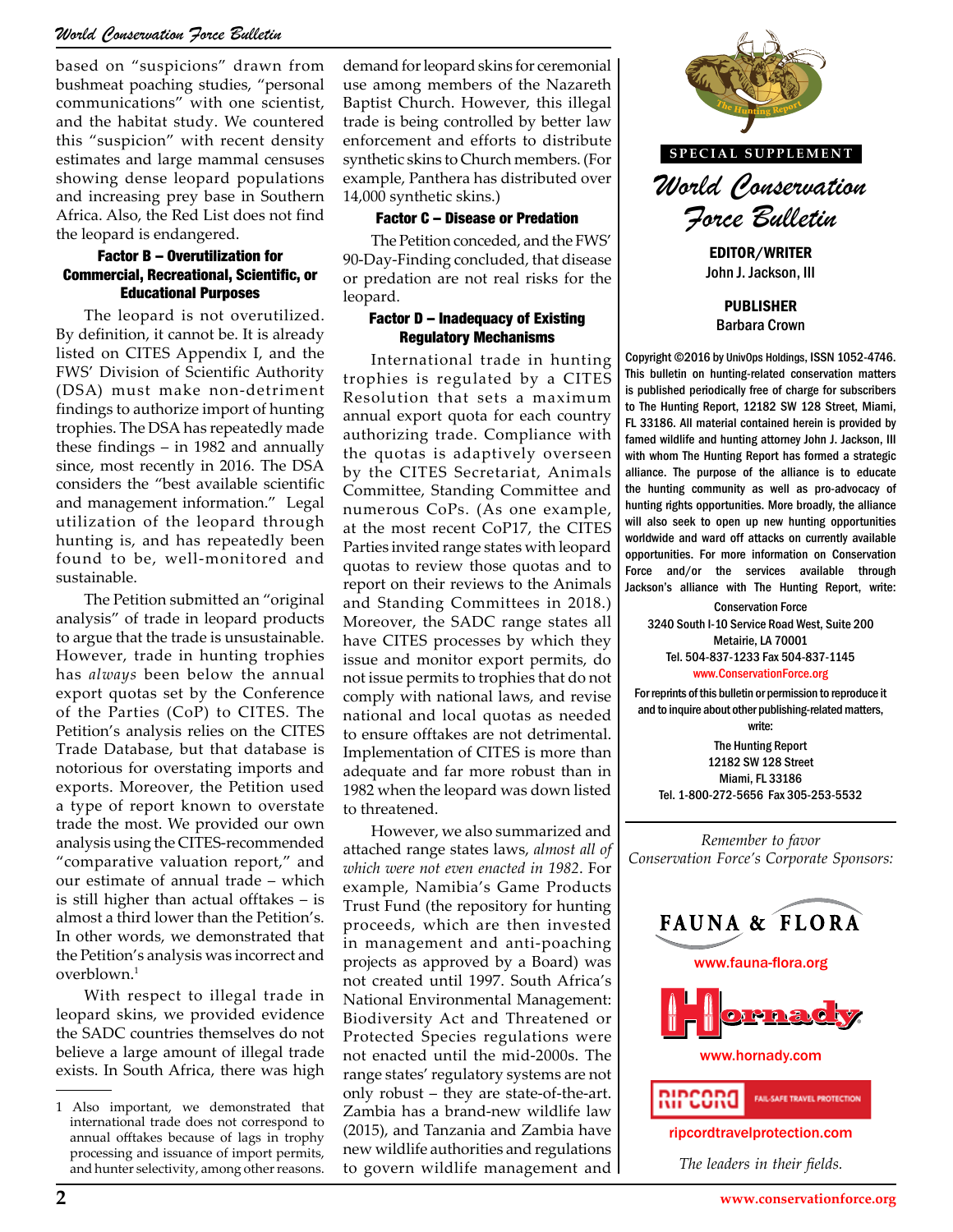sustainable use. Mozambique updated its penalties for wildlife crimes in 2014 and 2016, closing loopholes identified in documents cited by the Petition. Most of the SADC countries' laws are, or are about to be, recognized as "Category I" by the CITES Secretariat. (This puts them in the same category as US law.)

Perhaps most importantly, the community-based natural resource management (CBNRM) programs so fundamental to reducing poaching and human-wildlife conflicts did not exist in 1982. Zimbabwe's law was amended to give communities user rights in 1982, but the CAMPFIRE program was not operational until 1989. Namibia's communal conservancies were authorized by a 1996 law. Tanzania's Wildlife Management Area regulations were not promulgated until 2002. Effective CBNRM is now considered the *only* way to reduce illegal wildlife trafficking and maintain or increase wildlife populations. And it is an innovation that post-dates the leopard's down-listing. In short, the regulatory controls are in far better shape than in 1982, and the range states are doing far more to encourage the protection of species like the leopard. Given this framework, the leopard should be *de*listed, not *up*-listed.

## Factor E – Other Natural or Human-Made Factors Affecting the Species' Existence

We raised a few legal and practical points in addition of the improved status that cut against the petitioned up-listing. For example:

The ESA requires the FWS to "take into account" the conservation programs of range states in the listing process. Up-listing the leopard would undercut the range states' programs in Southern Africa, which largely rely on licensed, regulated hunting. The range states have spoken out against international trade barriers and calls for hunting bans, and their views and efforts must be factored in. (We attached many articles and reports of the range states' opposition to further barriers or bans on hunting trophies.)

The leopard has more range, better numbers and better adaptability than the threatened-listed lion. The leopard also benefits from range state efforts at lion conservation. It would be inconsistent to up-list the leopard while the lion in

the SADC countries was recently listed as "threatened."

The leopard is not "in crisis." The "suspicions" of its decline are not confirmed by range state authorities, density studies, safari hunting operator reports, wildlife managers and community representatives. The "crisis" is largely created by organizations (and even some scientists) who will benefit from the public attention or outcry.

The 60-day comment period was far too short, especially as range states were given even less notice to prepare responses.

The SADC countries qualify as a "distinct population segment," as defined by FWS policy. This means they can be treated separately from other leopard populations. The SADC countries are defined by international borders and have established TFCAs to link their territories, and have created an intergovernmental body to coordinate policies.

## Benefits of Licensed, Regulated Hunting for the Species

The leopard was down-listed in 1982 because the FWS recognized that benefits could be generated from licensed, regulated hunting. We drove this point home with numerous attachments. Hunting has given the leopard value. That is the primary reason why the leopard is doing better in Southern Africa than in North or West Africa – where the leopard is continuing to decline, *despite an "endangered" listing*. For example, hunting justifies the protection of far more land as habitat than in strictly protected national parks. Hunting revenues generate most of the operating revenues for range state wildlife authorities, including most anti-poaching. As an example, hunting revenues contributed almost \$70 million to the wildlife authorities of Mozambique, Namibia, Tanzania and Zimbabwe in the 2013-2015 period. Hunting operators also invest substantial "unreported" funds in anti-poaching. We provided specific examples of such investments and successes from each country.

Perhaps most importantly, hunting revenues and benefits create greater tolerance for the leopard. Landholders and local residents are more willing to have leopard on their property,

and more willing to have greater numbers of leopard, because they benefit from income, employment, game meat, compensation payments, and infrastructure improvements (e.g., the building of clinics and schools, the digging of boreholes, etc.). We provided specific examples of millions of dollars of contributions to community programs to create direct links between healthy wildlife populations and community welfare. Hunting offtakes are not additive but rather compensatory, because of the tolerance of leopard that hunting generates.

#### Other Comments

Our comment was one of 736. Two range states publicly submitted documents opposing up-listing. Mozambique's wildlife authority flatly stated "the leopard is not endangered in Mozambique." Its comment cited over 640,000 km2 in available leopard habitat, utilization of only ~44% of its CITES quota over the past five years, and low problem animal offtakes, among other things. It described the benefits of licensed, regulated hunting, including over \$3 million in anti-poaching and community and block development contributions in 2013-2015. Tanzania's wildlife authority also confirmed the country's "leopard population is … neither endangered nor facing threat of extinction." Over 335,000 km2 of habitat exists in protected areas. Tanzania has utilized only an average of 35% of its CITES-approved export quota over the past five years. Newly-revised regulations require legal trophies to be above a certain length. Tanzania also has a Lion and Leopard Conservation Action Plan, which is a more than adequate regulatory mechanism. Tanzania's wildlife authority emphasized that restrictions on lawful leopard hunting "will create disincentives" for further conservation, and concluded with a warning against further FWS import bans:

If leopard trophy imports into the United States of America will not be accepted, sustainability of trophy hunting would be threatened through loss of one of its main markets … with no revenue generation, the Government will have no means to adequately continue funding the protection of the PAs and many protected areas devoted